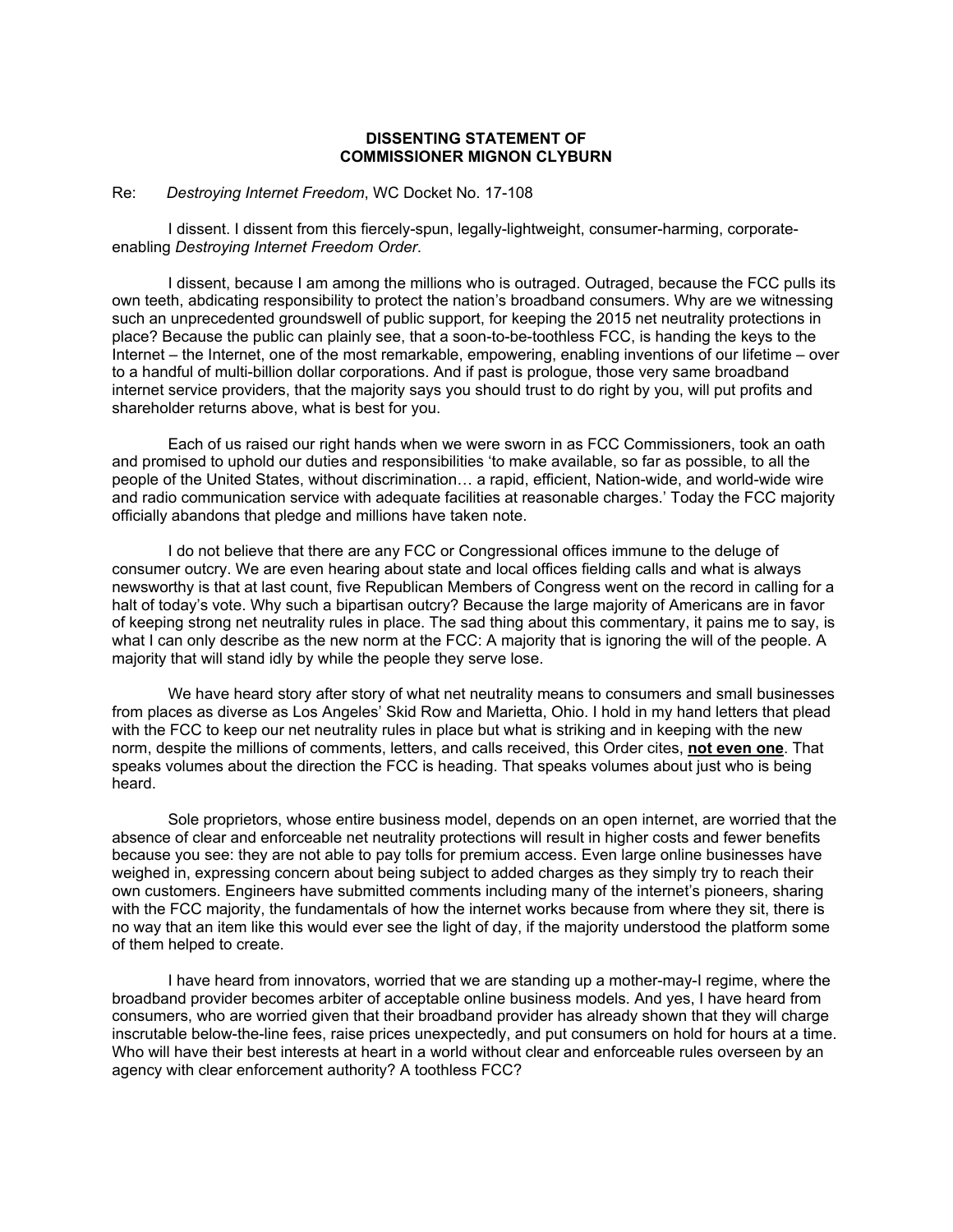There has been a darker side to all of this over the past few weeks. Threats and intimidation. Personal attacks. Nazis cheering. Russian influence. Fake comments. Those are unacceptable. Some are illegal. They all are to be rejected. But what is also not acceptable, is the FCC's refusal to cooperate with state attorney general investigations, or allow evidence in the record that would undercut a preordained outcome.

Many have asked, what happens next? How will all of this – Net Neutrality, my internet experience, look after today? My answer is simple. When the current protections are abandoned, and the rules that have been officially in place since 2015 are repealed, we will have a Cheshire cat version of net neutrality. We will be in a world where regulatory substance fades to black, and all that is left is a broadband provider's toothy grin and those oh so comforting words: we have every incentive to do the right thing. What they will soon have, is every incentive to do their own thing.

Now the results of throwing out your Net Neutrality protections, may not be felt right away. Most of us will get up tomorrow morning and over the next week, wade through hundreds of headlines, turn away from those endless prognosticators, and submerge ourselves in a sea of holiday bliss. But what we have wrought will one day be apparent and by then, when you really see what has changed, I fear, it may not only be too late to do anything about it, because there will be no agency empowered to address your concerns. This item insidiously ensures the FCC will never be able to fully grasp the harm it may have unleashed on the internet ecosystem. And that inability might lead decisionmakers to conclude, that the next internet startup that failed to flourish and attempted to seek relief, simply had a bad business plan, when in fact what was missing was a level playing field online.

Particularly damning is what today's repeal will mean for marginalized groups, like communities of color, that rely on platforms like the internet to communicate, because traditional outlets do not consider their issues or concerns, worthy of any coverage. It was through social media that the world first heard about Ferguson, Missouri, because legacy news outlets did not consider it important until the hashtag started trending. It has been through online video services, that targeted entertainment has thrived, where stories are finally being told because those same programming were repeatedly rejected by mainstream distribution and media outlets. And it has been through secure messaging platforms, where activists have communicated and organized for justice without gatekeepers with differing opinions blocking them.

Where will the next significant attack on internet freedom come from? Maybe from a broadband provider allowing its network to congest, making a high-traffic video provider ask what more can it pay to make the pain stop. That will never happen you say? Well it already has. The difference now, is the open question of what is stopping them? The difference after today's vote, is that no one will be able to stop them.

Maybe several providers will quietly roll out paid prioritization packages that enable deeppocketed players to cut the queue. Maybe a vertically-integrated broadband provider decides that it will favor its own apps and services. Or some high-value internet-of-things traffic will be subject to an additional fee. Maybe some of these actions will be cloaked under nondisclosure agreements and wrapped up in mandatory arbitration clauses so that it will be a breach of contract to disclose these publicly or take the provider to court over any wrongdoing. Some may say 'Of Course this will never happen?" After today's vote, what will be in place to stop them?

What we do know, is that broadband providers did not even wait for the ink to dry on this Order before making their moves. One broadband provider, who had in the past promised to not engage in paid prioritization, has now quietly dropped that promise from its list of commitments on its website. What's next? Blocking or throttling? That will never happen? After today's vote, exactly who is the cop of the beat that can or will stop them?

And just who will be impacted the most? Consumers and small businesses, that's who. The internet continues to evolve and has become ever more critical for every participant in our 21<sup>st</sup> century ecosystem: government services have migrated online, as have educational opportunities and job notices and applications, but at the same time, broadband providers have continued to consolidate, becoming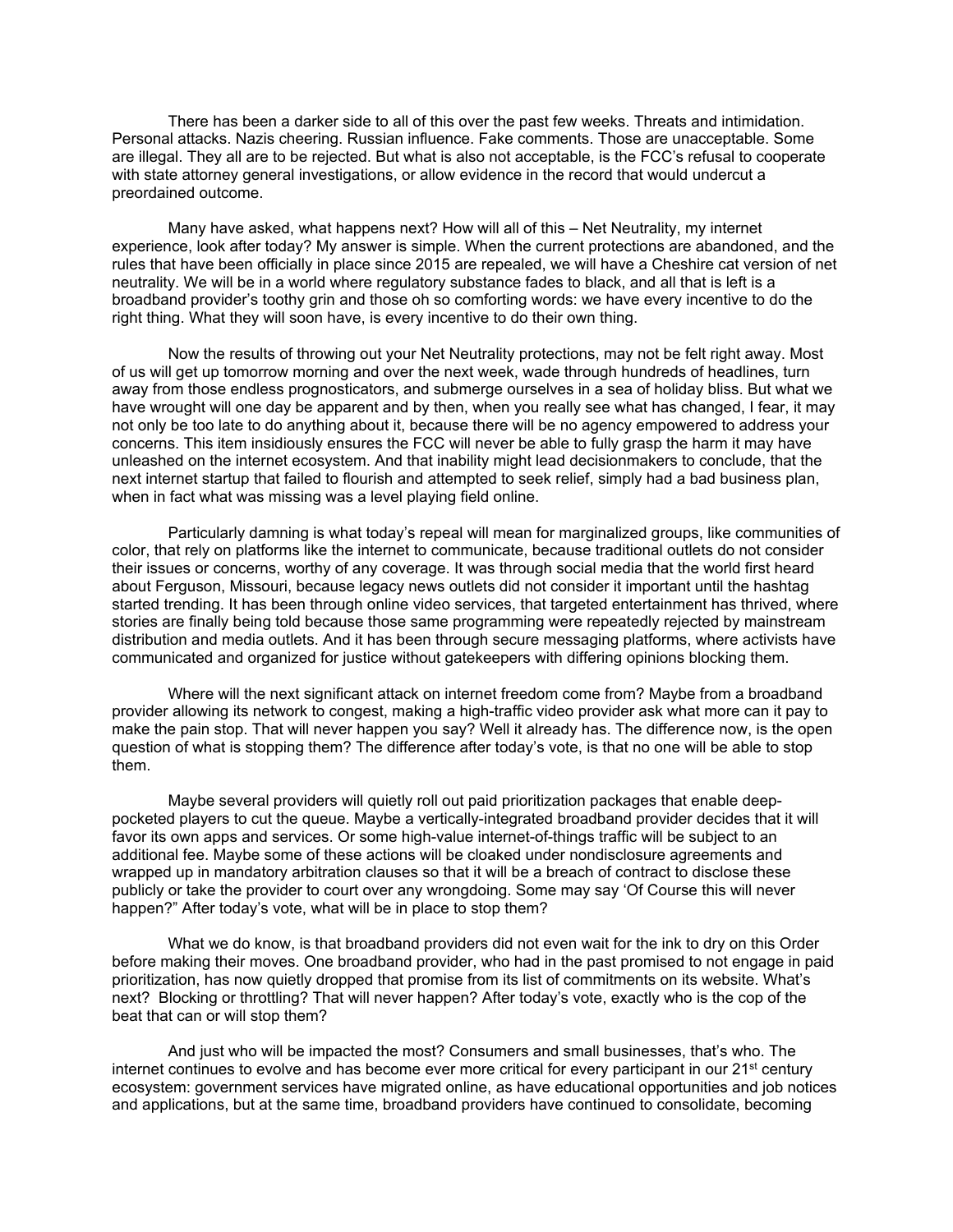bigger. They own their own content, they own media companies, and they own or have an interest in other types of services.

Why are millions so alarmed? Because they understand the risks this all poses and even those who may not know what Title II authority is, know that they will be at risk without it.

I have been asking myself repeatedly, why the majority is so singularly-focused on overturning these wildly-popular rules? Is it simply because they felt that the 2015 Net Neutrality order, which threw out over 700 rules and dispensed with more than 25 provisions, was too heavy-handed? Is this a ploy to create a "need" for legislation where there was none before? Or is it to establish uncertainty where little previously existed?

Is it a tactic to undermine the net neutrality protections adopted in 2015 that are currently parked at the Supreme Court? You know, the same rules that were resoundingly upheld by the D.C. Circuit last year? No doubt, we will see a rush to the courthouse, asking the Supreme Court to vacate and remand the substantive rules we fought so hard for over the past few years, because today, the FCC uses legallysuspect means to clear the decks of substantive protections for consumers and competition.

It is abundantly clear why we see so much bad process with this item: because the fix was already in. There is no real mention of the thousands of net neutrality complaints filed by consumers. Why? The majority has refused to put them in the record while maintaining the rhetoric that there have been no real violations. Record evidence of the massive incentives and abilities of broadband providers to act in anti-competitive ways are missing from the docket? Why? Because they have refused to use the data and knowledge the agency does have, and has relied upon in the past to inform our merger reviews. As the majority has shown again and again, the views of individuals do not matter, including the views of those who care deeply about the substance, but are not Washington insiders.

There is a basic fallacy underlying the majority's actions and rhetoric today: the assumption of what is best for broadband providers, is best for America. Breathless claims about unshackling broadband services from unnecessary regulation, are only about ensuring that broadband providers, have the keys to the internet. Assertions that this is merely a return to some imaginary status quo ante, cannot hide the fact, that this is the very first time, that the FCC, has disavowed substantive protections for consumers online.

And when the current, 2015 Net Neutrality rules are laid to waste, we may be left with no single authority with the power to protect consumers. Now this Order loudly crows about handing over authority of broadband to the FTC, but what is absent from the Order and glossed over in that haphazardly issued afterthought of a Memorandum of Understanding or MOU, is that the FTC is an agency, with no technical expertise in telecommunications; the FTC is an agency that may not even have authority over broadband providers in the first instance; the FTC is an agency that if you can even reach that high bar of proving unfair or deceptive practices and that there is *substantial* consumer injury, it will take years upon years to remedy. But don't just take my word for it: even one of the FTC's own Commissioners has articulated these very concerns. And if you're wondering why the FCC is preempting state consumer protection laws in this item **without notice**, let me help you with a simple jingle that you can easily commit to memory: If it benefits industry, preemption is good; if it benefits consumers, preemption is bad.

Reclassification of broadband will do more than wreak havoc on net neutrality. It will also undermine our universal service construct for years to come, something which the Order implicitly acknowledges. It will undermine the Lifeline program. It will weaken our ability to support robust broadband infrastructure deployment. And what we will soon find out, is what a broadband market unencumbered by robust consumer protections will look like. I suspect the result will not be pretty.

I know there are many questions on the mind of Americans right now, including what the repeal of net neutrality will mean for them. To help answer outstanding questions I will host a town hall through Twitter next Tuesday at 2pm EST. What saddens me is that the agency that is supposed to protect you is